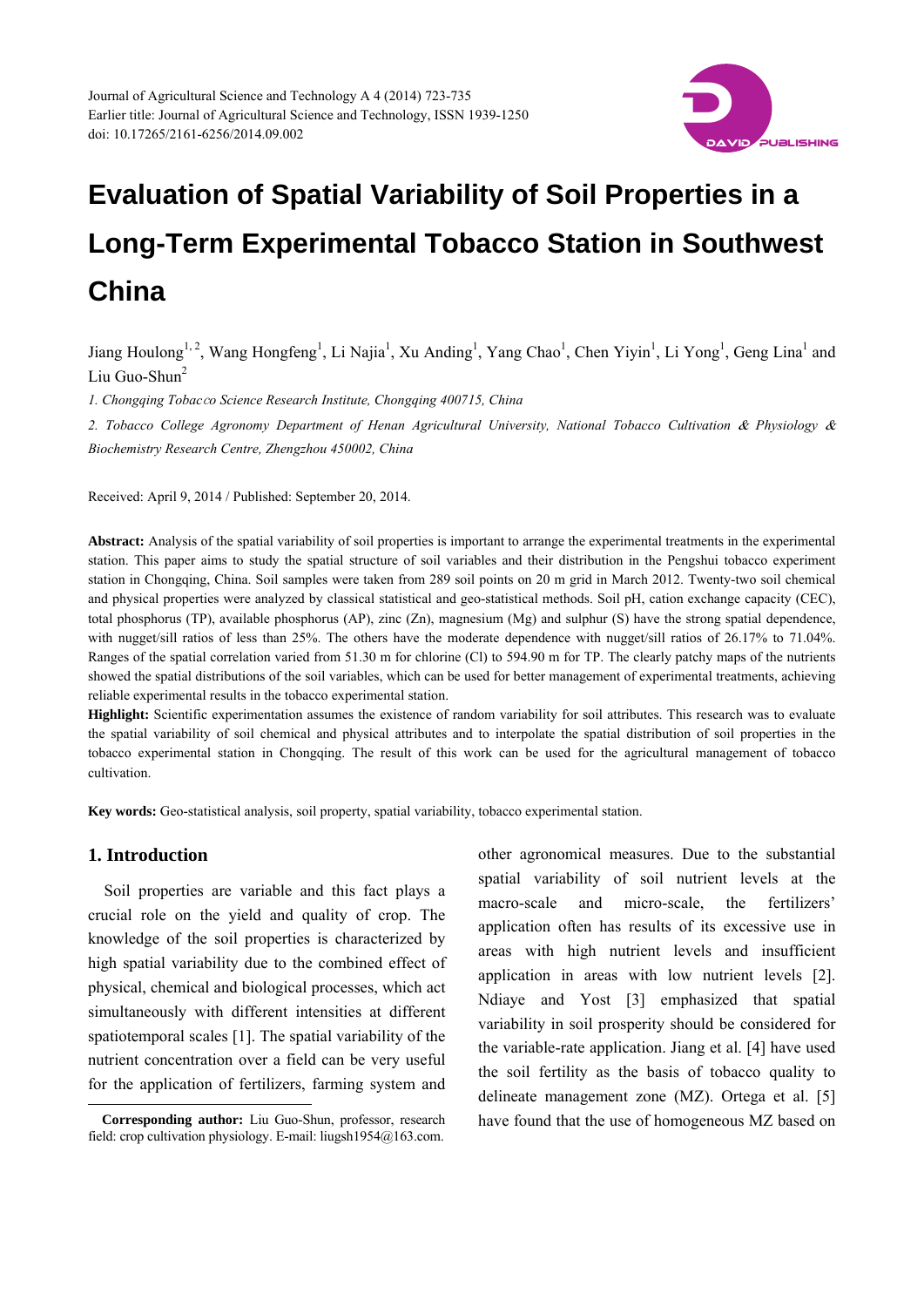soil fertility and demonstrated the great potential for the site-specific management of traditional crops and vineyards. The variable rate fertilizers application can be achieved on the basis of the precisely defined spatial variability of soil nutrients. The spatial distribution of soil properties because of its extreme variability can be estimated by means of geo-statistics [6-9].

The most popular approach to assess the spatial variability of soil nutrients is the tool of geo-statistics [10], which uses point information for the interpolation [11]. Geostatistics provides a set of statistical tools for the description and modeling of spatial patterns, prediction at un-sampled locations and assessment of the uncertainty attached to these predictions [12]. The spatial information of the prediction can improve the estimation and enhance the map quality [13]. Sokouti and Mahdian [14] have determined the spatial distribution of N, P and K in soil and compared the effectiveness of various geo-statistical approaches in the estimation of nutrients and the preparation of spatial variability maps of these elements for the evaluation of soil nutrients levels and stocks. The geo-statistics has been used to prove the effectivel assess of the variability of soil nutrients. Shi et al. [15] examined the spatial variability of soil available micronutrients. Geo-statistical methods have also been used to estimate physical [16, 17], biological [18] and ecological properties of soils [19]. Other works have optimized sampling strategies for determination of management zones [4, 20-22].

Scientific experimentation assumes the existence of random variability for soil attributes. Nevertheless, several studies have demonstrated that the physical and chemical properties of soil are characterized by a high degree of spatial variability [23, 24]. It is a fact that experimental results are greatly affected by the soil spatial variability. In order to obtain the satisfactory test results, it is necessary to evaluate the spatial variability of soil properties, to prepare the

distribution map of soil variables and to identify the management zone of experimental fields.

The aim of this research was to evaluate the spatial variability of soil chemical and physical attributes and to interpolate the spatial distribution of soil properties in the tobacco experimental station in Chongqing. The result of this work can be used for the distribution of experimental treatment and the agricultural management of tobacco cultivation.

### **2. Materials and Methods**

#### *2.1 Site Description*

The studies were carried out in 2012 at the tobacco experimental station in Southeast Pengshui County (29.137352°N, 107.958557°E) of Chongqing City in Southwest China. The experimental land was surrounded by hills. The site is characterized by subtropical moist monsoon climate, the average annual temperature is 17.5 °C and the annual potential evapotranspiration is 950.4 mm. The annual precipitation is approximately 1,104.2 mm, more than the yearly precipitation of 30-year historical average values.

#### *2.2 Soil Description*

The soil texture in this site ranges from light clay  $(80.6\%)$  to heavy loam  $(3.5\%)$  and medium clay is 15.9%. The soil is slightly acidic,  $pH = 5.87$ .

### *2.3 Soil Sampling and Laboratory Analysis*

The land with the area of ten hectares was selected for soil sampling; the overview of the boundaries of studed field is presented in Fig. 1. Soil samples were selected before sowing the tobacco from the layer of 20 cm on an approximate 16 m grid with using the GPS (global positioning system) unit and data were converted to coordinates  $(x, y)$  as presented in Fig. 1.

Soil samples were packed into plastic bags, then air-dried, divided, and ground to a size small enough to pass through a 2 mm sieve before analysis. The soil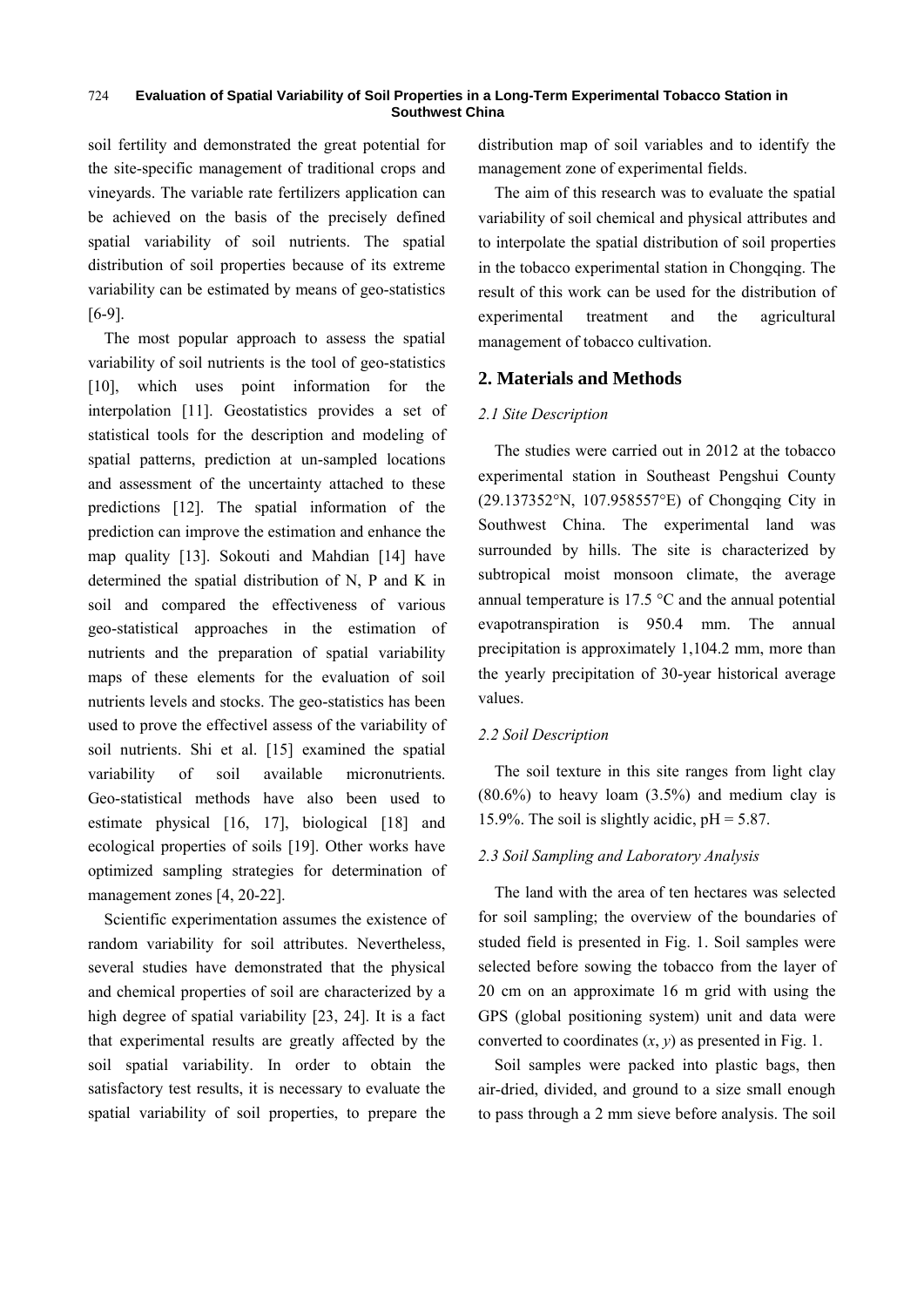

**Fig. 1 Map of Southwest China with the location of the study field within the Chongqing and distribution of soil sampling sites within soil map unites in the study field.** 

texture (sand, silt and clay) was measured by the pipette method of Miller and Miller [25]. Soil pH was measured in soil:water  $= 1:2.5$  using a glass electrode. The organic matter (OM) content was analyzed by the wet oxidation method of Walkley and Black [26]. The total nitrogen (TN) was determined by the Kjeldahl's method [27]. The alkaline nitrogen (AN) was measured using the alkaline hydrolysis diffusion method  $[28]$ . The ammonium nitrogen (NH<sub>4</sub>-N) and the nitrate nitrogen  $(NO<sub>3</sub>-N)$  were measured in fresh samples using the continuous flow analyzer [29]. The total phosphorus (TP) was measured by the sulfate-perchlorate acid heating digestion-MoSb colorimetric technique [30]. The available phosphorus (AP) was determined by the Olsen's extraction method, using the alkaline sodium bicarbonate as the extractant in a 20:1 ratio [31]. The total potassium (TK) was analyzed by the inductively coupled plasma-atomic emission spectroscopy. The available potassium (AK) was measured using the neutral ammonium acetate method [32]. The cation exchange capacity (CEC) was determined using the extraction with the neutral sodium acetate [33]. Available Fe, Cu, Mn, Zn, Ca, Mg, S and Cl were extracted with

diethylenetriamine penta-acetic acid (DTPA) [34] and analyzed by the inductively coupled plasma-atomic emission spectroscopy.

#### *2.4 Descriptive Statistics and Geo-statistical Analysis*

The descriptive statistics, including mean values, standard deviation, minimum, median and maximum values, coefficient of variation (CV), skewness and kurtosis were calculated for each variable with SPSS13 software. Normality was tested using the Kolmogorov-Smirnov statistic.

Geo-statistical software, GS Version 3.1 for Windows (Gamma Design Software) was used for determining the semivariance analyses and the spatial distribution of soil properties [35]. Spatial patterns were usually described using the experimental semivariogram  $\gamma(h)$ , which measures the average dissimilarity between data separated by distance *h*  [36]. The semivariogram *γ*(*h*) can be calculated as follows [37]:

$$
\gamma(h) = \frac{1}{2N(h)} \sum_{i=1}^{N(h)} [z(x_i + h) - z(x_i)]^2
$$

where, *N*(*h*) represents the number of the observation pairs separated by distance *h*,  $Z(x_i)$  and  $Z(x_i + h)$  are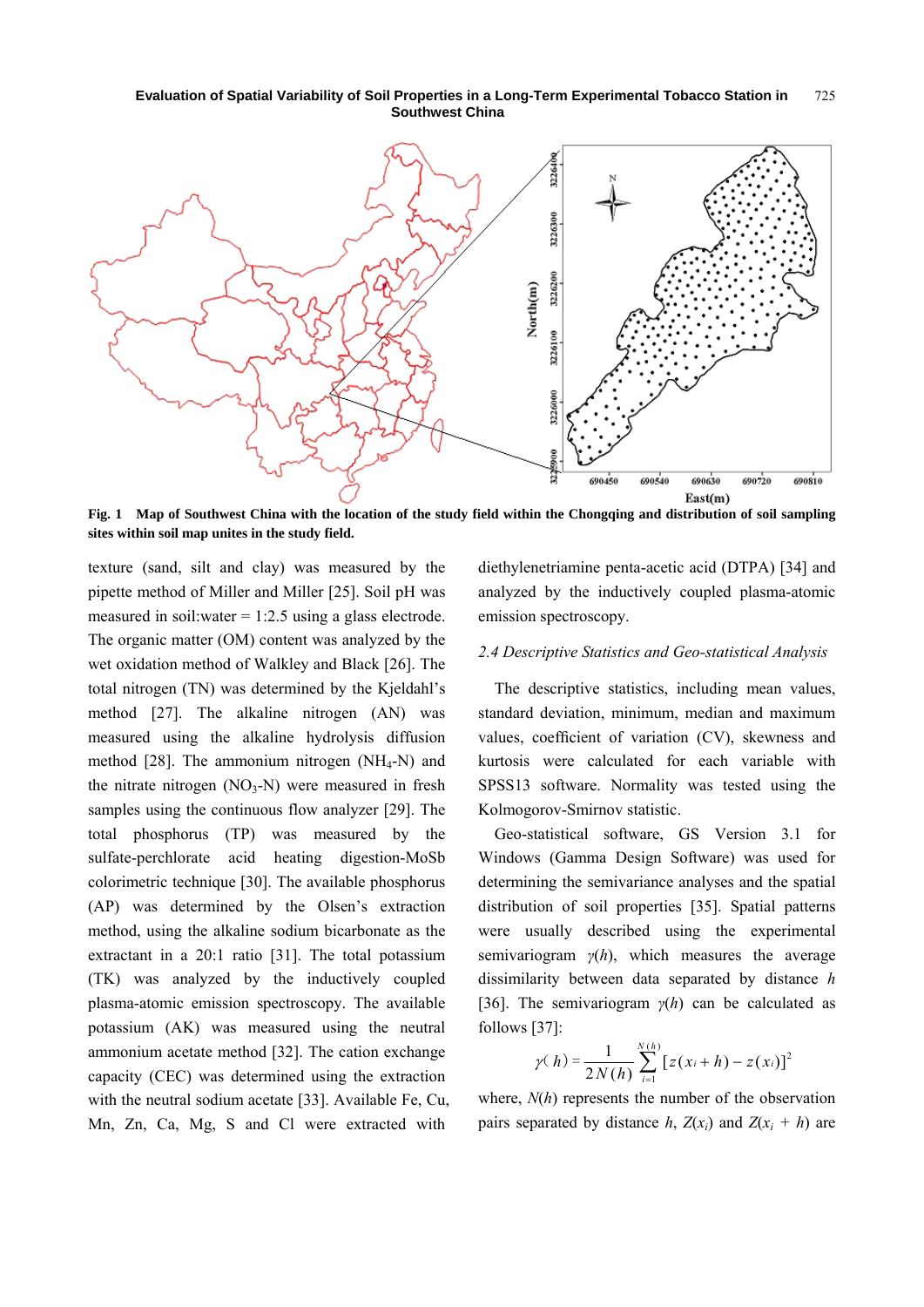the values of the observation at the *i* and  $I + h$ positions, respectively, and the *γ*(*h*) is the experimental semivariogram value at distance interval *h*. A semivariogram consists of three basic parameters that describe the spatial structure as:  $\gamma(h) = C_0 + C$ .  $C_0$ + *C* is the sill (total variance), which is the lag distance between measurements at which one value for a variable does not influence neighboring values. *C*0 is the combination of random errors and sources of variation at distances smaller than the shortest sampling interval [12]. *C* is the structural variance, which is the constant semivariance value where the curve was stabilized. The range is the distance which the diameter of the zone of influence the average maximum distance over which soil property is spatially related [38].

The nugget ratio  $(C_0/(C_0 + C))$ ; nugget-sill) represents the parameters that characterize the spatial structure of a property [39], and the ratio can be obtained by Kriging [40]. The classification proposed by Cambardella et al. [41], which considers the degree of spatial dependence as strong when values are  $\leq$ 25%; moderate spatial dependence when values are between 25% and 75%; and weak spatial dependence when values are greater than 75%. The value of nugget ratio was used to classify the degree of spatial dependence of each one of the soil properties. If the value is 100% or the semivariogram slope is close to zero, the property is considered as non-spatially correlated (pure nugget).

## **3. Results**

## *3.1 Descriptive Statistics*

The statistical parameters for soil properties are presented in the Table 1. The parameters for soil chemical variables had indicated the high variation, with coefficients of variation ranging from almost 8.0% to approximately 42.0%. The highest variation was observed in the content of Mg and Mn (42.0%),

| Table 1 Descriptive statistics of soil properties $(n = 289)$ in the topsoil (0-20 cm) at different sampling dates. |
|---------------------------------------------------------------------------------------------------------------------|
|---------------------------------------------------------------------------------------------------------------------|

| Soil properties  | Mean   | S.D.  | Min.           | Median | Max.           | $^{\scriptscriptstyle\rm \#} \text{CV}$ | Skewness | Kurtosis | ${}^*P_{K-S}$ |
|------------------|--------|-------|----------------|--------|----------------|-----------------------------------------|----------|----------|---------------|
| pH               | 5.87   | 0.45  | $\mathfrak{H}$ | 5.85   | $\overline{7}$ | 0.08                                    | 0.32     | $-0.25$  | 0.59          |
| OM, g/kg         | 25.24  | 5.01  | 14.26          | 25     | 39.34          | 0.2                                     | 0.32     | $-0.11$  | 0.59          |
| CEC, cmol/kg     | 17.65  | 5.34  | 6.23           | 17.19  | 31.09          | 0.3                                     | 0.35     | $-0.34$  | 0.21          |
| $TN$ , $g/kg$    | 0.81   | 0.2   | 0.34           | 0.79   | 1.35           | 0.24                                    | 0.09     | $-0.4$   | 0.63          |
| AN, mg/kg        | 87.76  | 17.71 | 43.07          | 89.01  | 132.17         | 0.2                                     | 0.23     | $-0.08$  | 0.01          |
| $NH_4-N$ , mg/kg | 104.56 | 18.04 | 55.85          | 99.29  | 148.62         | 0.17                                    | 0.43     | 0.11     | 0.00          |
| $NO3$ -N, mg/kg  | 177.33 | 16.79 | 137.3          | 174.3  | 221.3          | 0.09                                    | 0.52     | $-0.23$  | $0.08\,$      |
| TP, g/kg         | 0.79   | 0.22  | 0.35           | 0.75   | 1.33           | 0.28                                    | 0.61     | $-0.12$  | 0.01          |
| AP, mg/kg        | 20.46  | 3.42  | 13.54          | 19.95  | 29.51          | 0.17                                    | 0.57     | $-0.48$  | 0.01          |
| TK, g/kg         | 17.22  | 2.93  | 10.85          | 17.26  | 24.57          | 0.17                                    | 0.27     | $-0.32$  | 0.52          |
| AK, mg/kg        | 199.78 | 65.76 | 62.41          | 202.31 | 374.11         | 0.33                                    | 0.22     | 0.56     | 0.16          |
| Fe, mg/kg        | 30.88  | 6.1   | 14.99          | 31.11  | 44.3           | $0.2\,$                                 | $-0.18$  | $-0.41$  | 0.95          |
| Mn, mg/kg        | 10.77  | 4.52  | 3.52           | 9.95   | 22.95          | 0.42                                    | 0.63     | $-0.39$  | 0.03          |
| Cu, mg/kg        | 2.05   | 0.47  | 1.15           | 1.97   | 3.25           | 0.23                                    | 0.47     | $-0.4$   | $0.02\,$      |
| Zn, mg/kg        | 1.81   | 0.37  | 0.94           | 1.79   | 2.63           | $0.2\,$                                 | 0.21     | $-0.38$  | 0.42          |
| Ca, mg/kg        | 1.79   | 0.62  | 0.64           | 1.72   | 3.52           | 0.35                                    | 0.3      | $-0.47$  | 0.42          |
| Mg, mg/kg        | 0.55   | 0.23  | 0.09           | 0.56   | 0.96           | 0.42                                    | $-0.05$  | $-1.21$  | 0.04          |
| S, mg/kg         | 50.04  | 18.45 | 3.17           | 51.4   | 86.54          | 0.37                                    | $-0.32$  | $-0.54$  | 0.13          |
| Cl, mg/kg        | 1.89   | 0.19  | 1.43           | 1.88   | 2.42           | 0.1                                     | 0.12     | $-0.39$  | 0.55          |
| Sand, %          | 12.68  | 3.94  | 5 <sup>5</sup> | 12     | 23             | 0.16                                    | 0.56     | $-0.38$  |               |
| Silt, $%$        | 68.43  | 3.52  | 59.4           | 68.4   | 77.4           | 0.12                                    | 0.1      | $-0.33$  |               |
| Clay, %          | 18.89  | 4.39  | 8              | 19     | 29.6           | 0.19                                    | $-0.18$  | $-0.13$  |               |

# CV, coefficient of variation (%). ※ K-S test, Kolmogorov-Smirnov test was used to test the significance level of normality and all variables were normally distributed  $(P > 0.05)$ .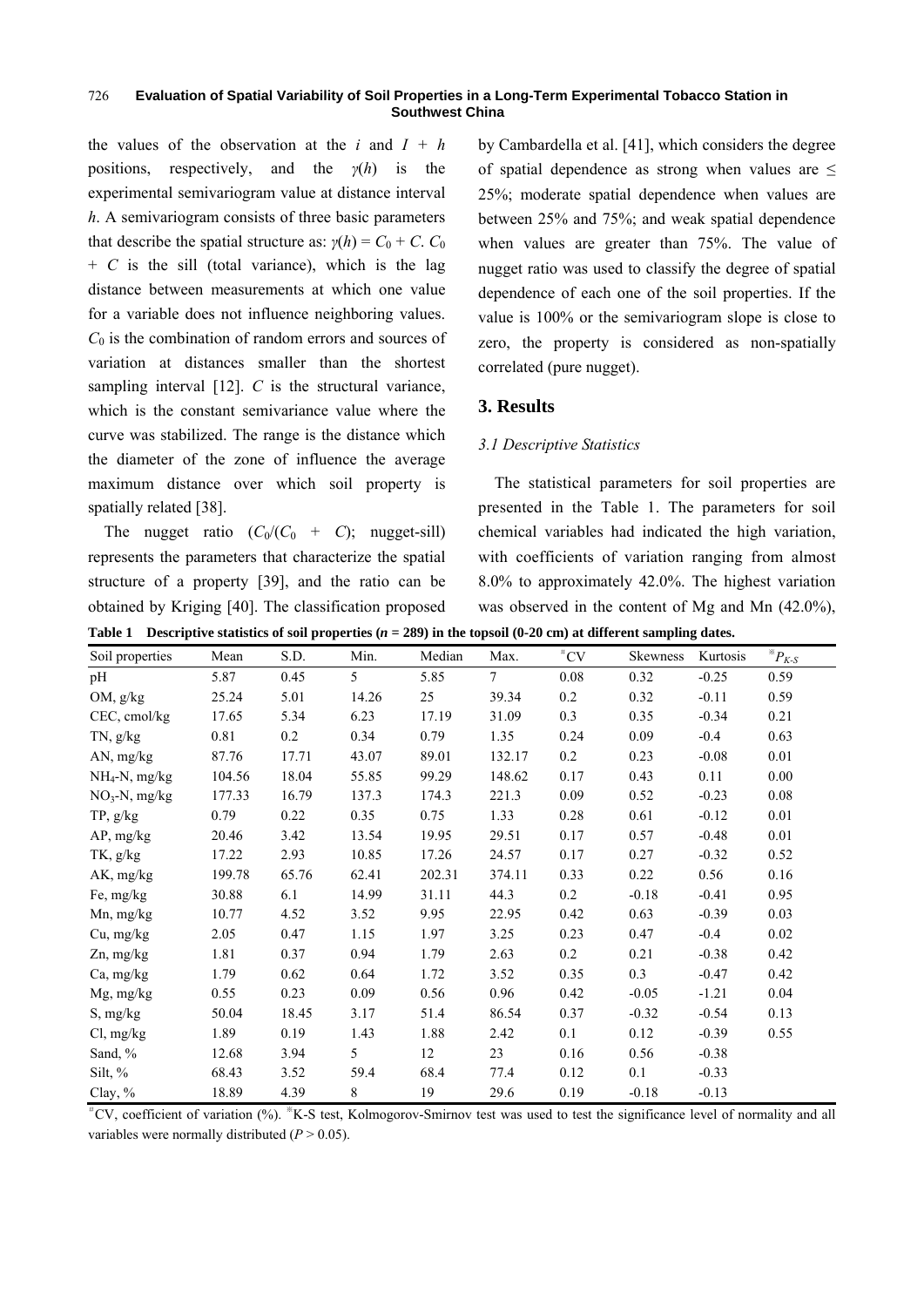whereas the lowest variation was registered in values of pH (8.0%). This variability is the result of the irregular cropping system and non-uniform management practices with using different experimental treatments result in marked changes in the topsoil over a small distance and the big experimental error if this condition is ignored. According to the criterion established by Warrick [42], variation coefficient values are classified as low: < 15%, moderate: from 15% to 50%, and high:  $>$  50%. Soil pH,  $NO<sub>3</sub>-N$ , Cl and silt had a low variation, whereas all other properties were manifested a moderate variation according to guidelines.

The descriptive statistics of soil properties suggest that all variable distributions were only slightly skewed (skewness  $\leq 1$ ) according to Webster and Oliver [43], and their medians values were close to their mean values, identifying a normal distribution of soil variables. The soil is slightly acidic; the maximum value of pH is 7.0 and the minimum value is 5.0 (Table 1).

Correlation measures the linear relationship between random variables. The Pearson's correlation coefficients and their significance levels ( $P < 0.05$ ) among all the soil properties are present in the Table 2. For this study area, almost all the variables had reflected different degrees of correlation. Strong positive correlations (*P* < 0.01) were observed between pH and CEC, AN, TP, AP, Mn, Cu, Zn, Ca. Negative significant correlation  $(P < 0.01)$  was found between sand and pH, CEC, TP, AP, Fe, Mn, Cu, Zn, Mg, S. The correlation analysis also showed the significant correlation among OM, CEC and Fe, Mn, Cu, Zn, Ca, Me, S, Cl. It can be speculated that the content of eight microelements can be affected by the content of OM and CEC. Therefore, the study area demonstrated the complicated correlation among the OM, CEC, TN, AN,  $NH_4-N$  and  $NO_3-N$ .

### *3.2 Geo-statistics Analysis*

Different spatial distribution models and spatial dependence levels for the 22 soil properties were determined by the geo-statistical analysis (Table 3). Soil OM, CEC, AN,  $NH_4-N$ ,  $NO_3-N$ , Mn and Zn were defined by the spherical model, the soil clay was determined by the liner model and the rest of the soil variables were calculated by the exponential model. The coefficient of determination  $(R^2)$  of all the variables, except TK and Cl, were greater than 0.80, indicating that theoretical models of soil properties well reflect their spatial structural characteristics.

The nugget ratio (nugget-sill) can be used to classify the spatial dependence of soil properties. The values of  $\leq 0.25$ , 0.25-0.75, and  $\geq 0.75$  mean the strong, moderate and slight spatial autocorrelation in soil properties, respectively [41]. The resulting semivariograms indicate the existence of different spatial dependence for the investigated soil properties (Table 3).

Soil pH, CEC, TP, AP, Zn, Mg and S were strongly spatially dependent, the nugget-sill ratios rangied from 11.95% to 23.71%, that indicates the soil properties may be affected by the internal factors. The rest of variables were in moderate spatial dependence with the nugget-sill, are between 25% and 75%, illustrating that the soil variables may be affected by internal and external factors, such as cultivation and fertilization.

The range can determine the maximum radius for which the neighboring samples are used for interpolation by Kriging [44]. The range of soil variable indices varied from 51.30 m to 594.90 m. The content of Cl had a smallest range (51.30 m), which implies that the sampling interval (16 m) is shorter than the length of the spatial autocorrelation. Therefore, the sampling design is reasonable for this research and reliable spatial structure will be reflected in the contour map.

### *3.3 Interpolation Maps*

These research contour maps of soil variables were prepared by the conventional Kriging interpolation method. In order to describe the spatial distribution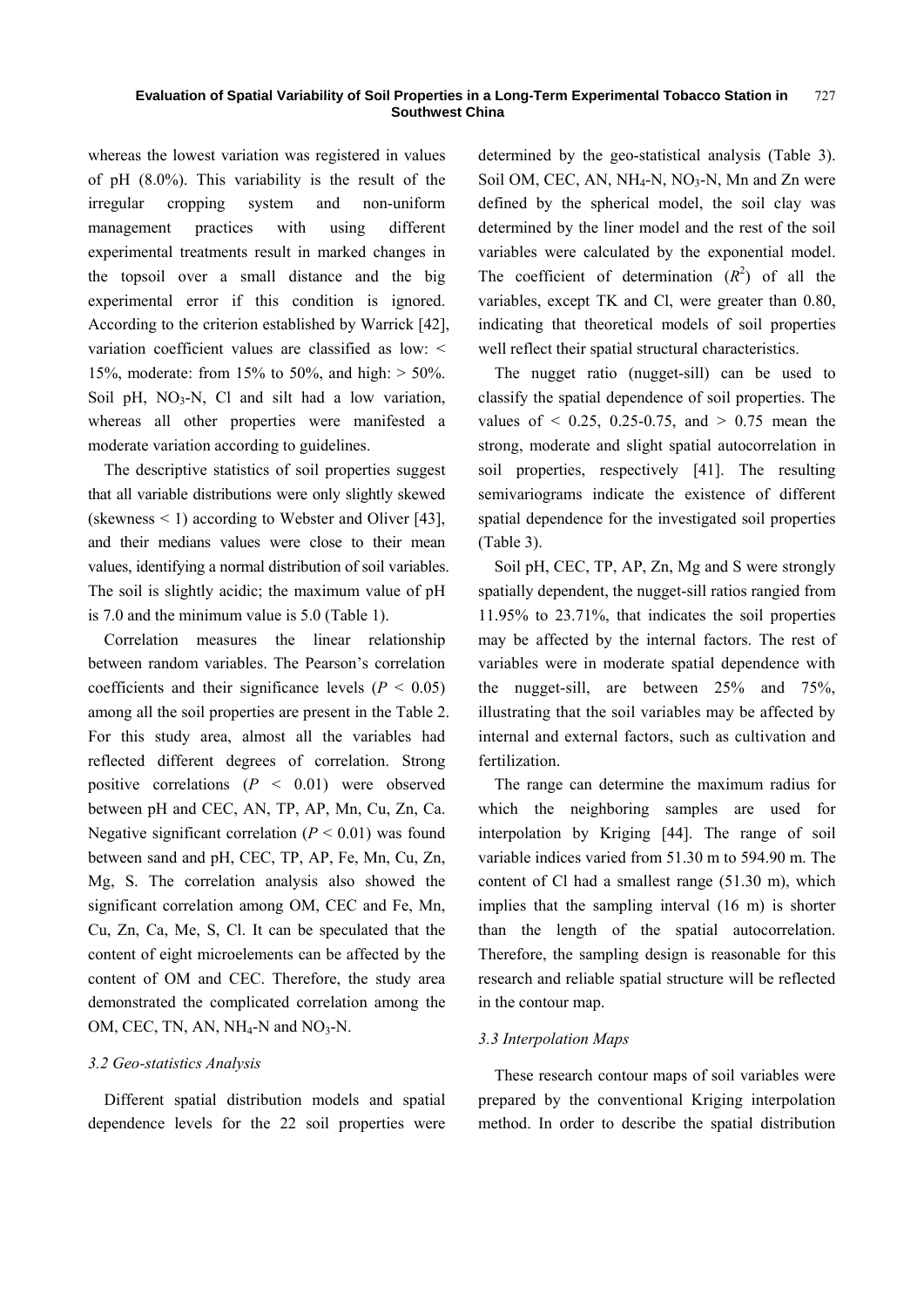| Variable                                                                                     | pH                         | OM                                                                      | CEC TN                        |                                                   | AN                             |                              | $NH_4\text{-}N$ $NO_3\text{-}N$ TP |              | AP                                               | TK        | AK                   | Fe                                     | Mn | Cu                                                          | Zn | Ca | Mg | S                                                                                                                                                       | C <sub>1</sub> | Sand | Silt | Clay |
|----------------------------------------------------------------------------------------------|----------------------------|-------------------------------------------------------------------------|-------------------------------|---------------------------------------------------|--------------------------------|------------------------------|------------------------------------|--------------|--------------------------------------------------|-----------|----------------------|----------------------------------------|----|-------------------------------------------------------------|----|----|----|---------------------------------------------------------------------------------------------------------------------------------------------------------|----------------|------|------|------|
| pH                                                                                           | 1.00                       |                                                                         |                               |                                                   |                                |                              |                                    |              |                                                  |           |                      |                                        |    |                                                             |    |    |    |                                                                                                                                                         |                |      |      |      |
| OM                                                                                           | $0.12^*$                   | 1.00                                                                    |                               |                                                   |                                |                              |                                    |              |                                                  |           |                      |                                        |    |                                                             |    |    |    |                                                                                                                                                         |                |      |      |      |
| <b>CEC</b>                                                                                   |                            | $0.40^{**}$ $0.23^{**}$ 1.00                                            |                               |                                                   |                                |                              |                                    |              |                                                  |           |                      |                                        |    |                                                             |    |    |    |                                                                                                                                                         |                |      |      |      |
| TN                                                                                           | 0.09                       |                                                                         | $0.89^{**}$ $0.22^{**}$ 1.00  |                                                   |                                |                              |                                    |              |                                                  |           |                      |                                        |    |                                                             |    |    |    |                                                                                                                                                         |                |      |      |      |
| AN                                                                                           |                            | $0.22^{**}$ $0.77^{**}$ $0.10$                                          |                               | $0.77^{**}$ 1.00                                  |                                |                              |                                    |              |                                                  |           |                      |                                        |    |                                                             |    |    |    |                                                                                                                                                         |                |      |      |      |
| $NH_4-N$                                                                                     |                            | $0.15^*$ $0.28^{**}$ $0.10$                                             |                               |                                                   | $0.21$ ** $0.23$ ** 1.00       |                              |                                    |              |                                                  |           |                      |                                        |    |                                                             |    |    |    |                                                                                                                                                         |                |      |      |      |
| $NO3-N$                                                                                      |                            | $-0.28$ <sup>**</sup> $0.36$ <sup>**</sup> $0.28$ <sup>**</sup>         |                               | $0.35^{**}$ $0.22^{**}$                           |                                | $-0.02$                      | 1.00                               |              |                                                  |           |                      |                                        |    |                                                             |    |    |    |                                                                                                                                                         |                |      |      |      |
| TP                                                                                           |                            | $0.40^{**}$ $0.19^{**}$ $0.10$                                          |                               |                                                   | $0.18^{**}$ $0.29^{**}$ $0.11$ |                              | $-0.27$ **                         | 1.00         |                                                  |           |                      |                                        |    |                                                             |    |    |    |                                                                                                                                                         |                |      |      |      |
| AP                                                                                           | $0.30^{**}$ 0.10           |                                                                         | 0.07                          | 0.10                                              | $0.23^{**}$ $0.12^*$           |                              | $-0.28$ **                         | $0.80^{**}$  | 1.00                                             |           |                      |                                        |    |                                                             |    |    |    |                                                                                                                                                         |                |      |      |      |
| TK                                                                                           | $-0.10$ 0.04               |                                                                         | $0.12^*$                      | 0.06                                              | 0.03                           | 0.00                         | $-0.01$                            | $0.13^*$     | 0.09                                             | 1.00      |                      |                                        |    |                                                             |    |    |    |                                                                                                                                                         |                |      |      |      |
| AK                                                                                           | $-0.18$ <sup>**</sup> 0.03 |                                                                         | 0.10                          | 0.05                                              | $-0.02$                        | 0.02                         | 0.00                               | 0.10         | 0.06                                             | $0.78***$ | 1.00                 |                                        |    |                                                             |    |    |    |                                                                                                                                                         |                |      |      |      |
| Fe                                                                                           | 0.00                       | $0.31^{**}$ $0.13^*$                                                    |                               |                                                   | $0.31$ ** $0.38$ ** $0.07$     |                              | $-0.09$                            |              | $0.54^{**}$ $0.41^{**}$ $0.08$                   |           | 0.03                 | 1.00                                   |    |                                                             |    |    |    |                                                                                                                                                         |                |      |      |      |
| Mn                                                                                           | $0.28^{**}$ 0.07           |                                                                         | 0.01                          | 0.06                                              | $0.16^{**}$ 0.08               |                              | $-0.25$ **                         |              | $0.50^{**}$ $0.39^{**}$                          | 0.00      |                      | $-0.05$ $0.49^{**}$ 1.00               |    |                                                             |    |    |    |                                                                                                                                                         |                |      |      |      |
| Cu                                                                                           |                            | $0.45^{**}$ $0.33^{**}$ $0.15^{*}$                                      |                               |                                                   | $0.32$ ** $0.44$ ** $0.22$ **  |                              | $-0.20$ <sup>**</sup>              |              | $0.77^{**}$ 0.60 <sup>**</sup>                   | $-0.03$   |                      | $-0.06$ $0.62^{**}$ $0.70^{**}$ $1.00$ |    |                                                             |    |    |    |                                                                                                                                                         |                |      |      |      |
| Zn                                                                                           |                            | $0.19^{**}$ $0.16^{**}$ $0.22^{**}$ $0.19^{**}$ $0.32^{**}$ $0.21^{**}$ |                               |                                                   |                                |                              | $-0.10$                            |              | $0.50^{**}$ $0.47^{**}$ $0.05$                   |           |                      |                                        |    | $-0.01$ $0.43^{**}$ $0.39^{**}$ $0.54^{**}$ $1.00$          |    |    |    |                                                                                                                                                         |                |      |      |      |
| Ca                                                                                           |                            | $0.80^{**}$ $0.13^*$ $0.50^{**}$ $0.11$                                 |                               |                                                   | $0.20^{**}$ $0.19^{**}$        |                              | $-0.17***$                         |              | $0.35^{**}$ $0.27^{**}$ -0.09                    |           | $-0.13$ <sup>*</sup> | $-0.01$                                |    | $0.26^{**}$ $0.44^{**}$ $0.19^{**}$ $1.00$                  |    |    |    |                                                                                                                                                         |                |      |      |      |
| Mg                                                                                           |                            | $0.14^*$ $0.15^{**}$ $0.34^{**}$ $-0.15^*$                              |                               |                                                   |                                | $-0.01$ $0.32$ <sup>**</sup> | $-0.37***$                         |              | $0.23^{**}$ $0.31^{**}$ $0.14^*$                 |           | 0.08                 | $0.14^*$                               |    | $0.18^{**}$ $0.21^{**}$ $0.32^{**}$ $0.31^{**}$ $1.00$      |    |    |    |                                                                                                                                                         |                |      |      |      |
| S                                                                                            | 0.00                       |                                                                         | $0.16^{**}$ $0.25^{**}$ -0.09 |                                                   | $-0.08$                        | $0.29***$                    | $-0.25$ **                         |              | $0.11$ $0.16^{**}$ $0.15^{*}$                    |           | 0.10                 | 0.08                                   |    | $0.12^*$ $0.09$ $0.32^{**}$ $0.15^*$ $0.76^{**}$ $1.00$     |    |    |    |                                                                                                                                                         |                |      |      |      |
| Cl                                                                                           |                            | $0.12^*$ $0.87^{**}$ $0.23^{**}$ $0.97^{**}$ $0.73^{**}$ $0.22^{**}$    |                               |                                                   |                                |                              | $0.32$ **                          |              | $0.19^{**}$ 0.11 0.04                            |           | 0.06                 |                                        |    | $0.32^{**}$ $0.08$ $0.34^{**}$ $0.19^{**}$ $0.14^{*}$ -0.11 |    |    |    | $-0.07$ 1.00                                                                                                                                            |                |      |      |      |
| Sand                                                                                         |                            | $-0.16^{**}$ $-0.18^{**}$ $-0.32^{**}$ $0.18^{**}$ $0.05$               |                               |                                                   |                                | $-0.11$                      | $0.30^{**}$                        |              |                                                  |           |                      |                                        |    |                                                             |    |    |    | $-0.26^{**}$ $-0.30^{**}$ $-0.05$ $-0.03$ $-0.18^{**}$ $-0.24^{**}$ $-0.24^{**}$ $-0.35^{**}$ $-0.07$ $-0.30^{**}$ $-0.23^{**}$ $\frac{0.16}{*}$ $1.00$ |                |      |      |      |
| Silt                                                                                         | 0.08                       | $-0.02$ 0.08                                                            |                               | 0.01                                              | 0.04                           | 0.06                         | $-0.11$                            |              | $0.41$ <sup>**</sup> $0.33$ <sup>**</sup> $0.00$ |           | 0.03                 |                                        |    |                                                             |    |    |    | $0.28^{**}$ $0.26^{**}$ $0.31^{**}$ $0.25^{**}$ -0.07 -0.05 -0.04 0.03 -0.32** 1.00                                                                     |                |      |      |      |
| Clay                                                                                         | 0.08                       |                                                                         |                               | $-0.15^*$ $0.23^{**}$ $-0.17^{**}$ $-0.08$ $0.05$ |                                |                              | $-0.18$ **                         | $-0.01$ 0.00 |                                                  | 0.05      | $0.00\,$             |                                        |    |                                                             |    |    |    | $-0.06$ 0.01 $-0.03$ 0.11  0.12 <sup>*</sup> 0.31 <sup>**</sup> 0.24 <sup>**</sup> $-0.16$ $-0.65$ <sup>**</sup> $-0.52$ <sup>**</sup> 1.00             |                |      |      |      |
| *Signification at the 0.05 probability level. **Signification at the 0.01 probability level. |                            |                                                                         |                               |                                                   |                                |                              |                                    |              |                                                  |           |                      |                                        |    |                                                             |    |    |    |                                                                                                                                                         |                |      |      |      |

**Table 2 Correlations among measured soil properties on the basis of 289 soil samples of agricultural experiment station in Chongqing, China.**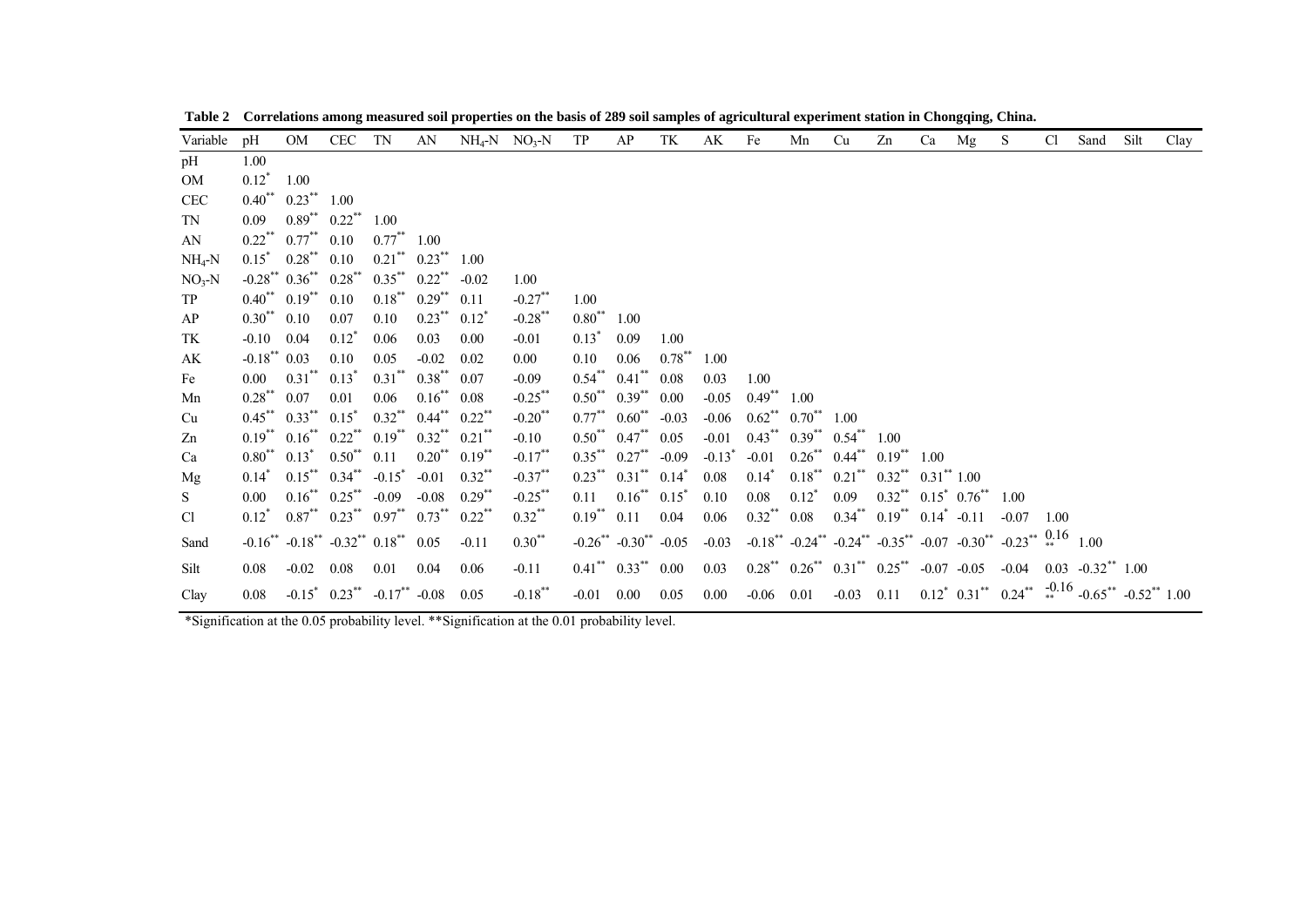| Variable               | Model <sup>a</sup> | $C_0 + C^b$ | $C_0+C$  | Nugget <sup>c</sup> , % | Spatial class <sup>d</sup> | Range  | $R^2$ | RSS <sup>e</sup> | Lag <sup>f</sup> |
|------------------------|--------------------|-------------|----------|-------------------------|----------------------------|--------|-------|------------------|------------------|
| pH                     | E                  | 0.05        | 0.24     | 0.21                    | S                          | 218.40 | 0.93  | $2.94E - 03$     | 16.00            |
| <b>OM</b>              | S                  | 12.89       | 25.79    | 0.50                    | $\mathbf M$                | 62.00  | 0.85  | $1.36E + 01$     | 17.00            |
| $\mbox{CEC}$           | $\mathbf S$        | 7.33        | 30.92    | 0.24                    | $\mathbf S$                | 137.50 | 0.97  | $1.97E + 01$     | 17.00            |
| TN                     | E                  | 0.01        | 0.04     | 0.25                    | M                          | 52.80  | 0.82  | $2.60E - 05$     | 19.00            |
| $\mathbf{A}\mathbf{N}$ | S                  | 155.30      | 310.70   | 0.50                    | M                          | 68.80  | 0.82  | $2.57E + 03$     | 18.00            |
| $NH_4-N$               | S                  | 166.10      | 332.30   | 0.50                    | M                          | 74.20  | 0.91  | $1.61E + 03$     | 17.00            |
| $NO3-N$                | S                  | 119.00      | 446.50   | 0.27                    | M                          | 454.70 | 0.98  | $2.52E - 03$     | 15.00            |
| TP                     | E                  | 0.01        | 0.08     | 0.13                    | $\mathbf S$                | 594.90 | 1.00  | $1.56E - 05$     | 16.00            |
| AP                     | ${\bf E}$          | 3.20        | 14.12    | 0.23                    | $\mathbf S$                | 331.80 | 0.99  | $2.08E + 00$     | 16.00            |
| TK                     | E                  | 2.31        | 8.65     | 0.27                    | M                          | 54.00  | 0.74  | $3.23E + 00$     | 16.10            |
| AK                     | $\mathbf E$        | 1,200.00    | 4,362.00 | 0.28                    | M                          | 95.40  | 0.87  | $6.52E + 05$     | 19.00            |
| Fe                     | ${\bf E}$          | 10.33       | 37.11    | 0.28                    | M                          | 94.80  | 0.88  | $4.25E + 01$     | 19.00            |
| Mn                     | S                  | 8.94        | 21.14    | 0.42                    | M                          | 137.20 | 0.98  | $3.60E + 00$     | 16.00            |
| Cu                     | ${\bf E}$          | $0.08\,$    | 0.26     | 0.31                    | M                          | 288.90 | 0.96  | $1.38E - 03$     | 16.00            |
| Zn                     | S                  | 0.03        | 0.15     | 0.20                    | S                          | 117.10 | 0.94  | $1.17E - 03$     | 16.00            |
| Ca                     | E                  | 0.11        | 0.41     | 0.27                    | M                          | 116.70 | 0.92  | $5.15E - 03$     | 16.00            |
| Mg                     | E                  | 0.01        | 0.08     | 0.13                    | $\mathbf S$                | 472.80 | 0.98  | $1.02E - 04$     | 17.00            |
| S                      | E                  | 43.00       | 359.70   | 0.12                    | S                          | 97.20  | 0.97  | $2.06E + 03$     | 17.00            |
| Cl                     | ${\bf E}$          | 0.01        | 0.04     | 0.25                    | M                          | 51.30  | 0.78  | $3.28E - 05$     | 18.00            |
| Sand                   | ${\bf E}$          | 9.38        | 20.13    | 0.47                    | M                          | 477.00 | 0.98  | $1.98E + 00$     | 16.00            |
| Silt                   | ${\bf E}$          | 6.88        | 13.77    | 0.50                    | М                          | 210.30 | 0.94  | $2.94E + 00$     | 17.00            |
| Clay                   | L                  | 15.21       | 21.41    | 0.71                    | М                          | 289.71 | 0.81  | $1.01E + 01$     | 20.00            |

**Table 3 Models and parameters of semivariograms for agricultural experiment station in topsoil (0-20 cm) at different**  sampling dates  $(n = 289)$ .

<sup>a</sup>E: Exponential model; S: spherical model; L: linear model.  ${}^bC_0$ : nugget variance; C: structural variance. <sup>c</sup>Nugget %:  $C_0$ /( $C_0 + C$ ) × 100. <sup>d</sup>S: strong spatial dependence (nugget < 25%); M: moderate spatial dependence (nugget between 25% and 75%). <sup>e</sup>RSS: reduced sums of squares. <sup>f</sup>Lag: lag interval.

differences during the soil properties, comparison analysis of the discrepancy results between the variables (Fig. 2). Spatial variables of pH, CEC, AN, Mn, Cu, Zn and Ca were similar on the investigated plot. Because the six variables had the strong positive correlation with pH (Table 2), their distribution (Fig. 2) was connected with pH. The content of TP and AP generally demonstrate the gradient from the Northeast to the Southwest. Deficiencies of soil CEC, TP, AP, Fe, Cu, Zn, Mn and Mg were observed in the Southwest primarily. Areas with higher TP, AP, Fe, Cu, Mg and S concentrations were mainly distributed in the Northeast. The content of AK had demonstrated a more localized pattern of enrichment according to the National Soil Survey Office [45].

### **4. Discussion**

These studies have determined that the soil

chemical and physical properties possessed the moderate variations according to the classification proposed by Webster and Oliver [43] with the exception of the soil pH,  $NO<sub>3</sub>-N$ , Cl and silt. Coefficients of variation ranged from almost 7.67% to approximately 41.97% for pH (Table 1). The results demonstrated the heterogeneity of the soil continuum. The spatial distribution maps based on the geo-statistical analysis indicate the heterogeneity of soil properties. Therefore, the variable distribution maps are necessary for the preparation of the experimental treatment. According to Facchinelli et al. [46], the normality of the data is more important for geo-statistical analysis than the occurrence of a proportional effect in which the mean and the variance of the data and the result of descriptive statistics of soil properties suggest normal distribution.

It is very important that the spatial dependence and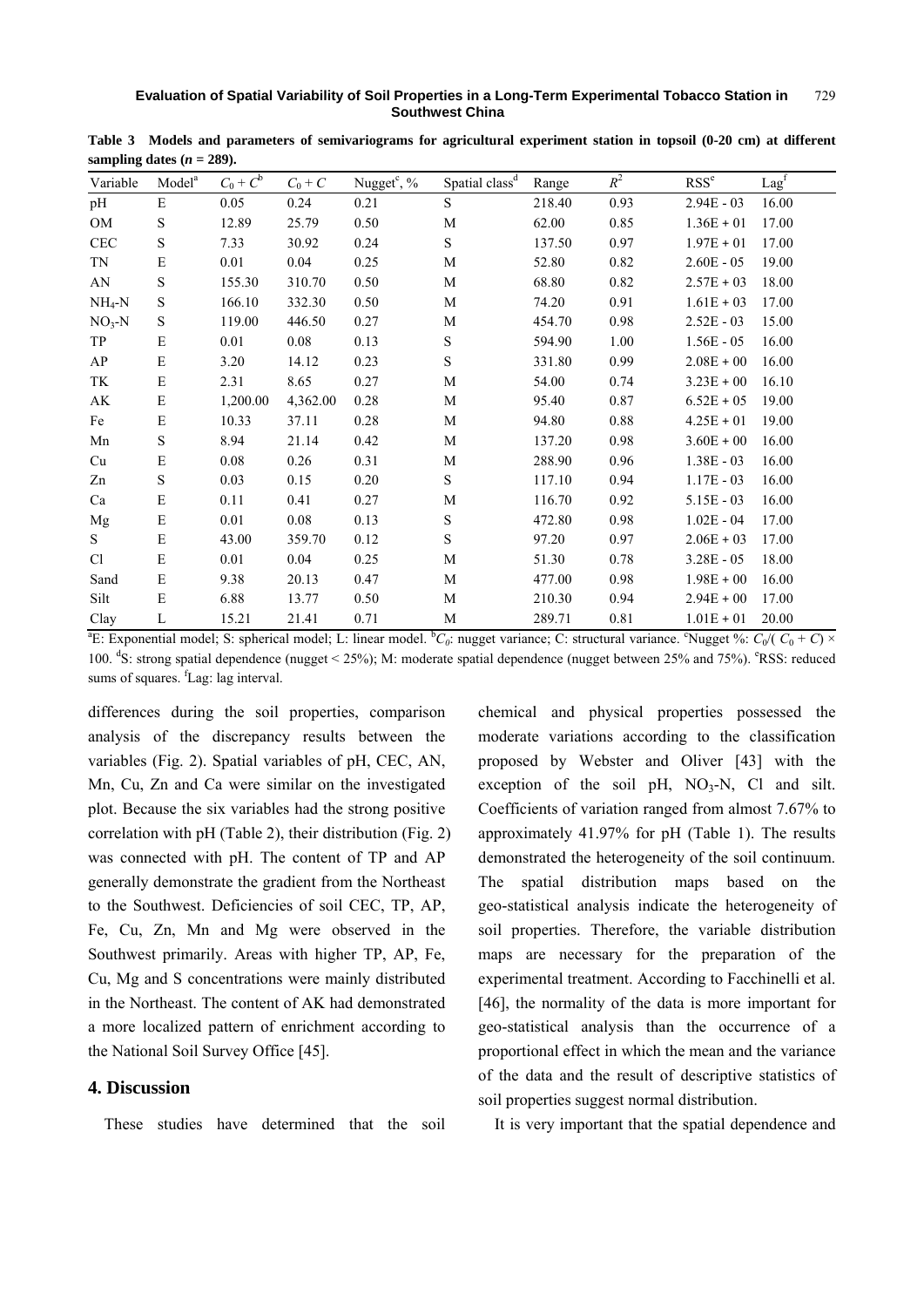spatial patterns of soil variable need to be identified to develop agricultural experiment to create the consistent condition of the field experiment. Our results have indicated that all investigated properties demonstrated the strong or moderate spatial dependence within the scale of sampling (16 m sampling

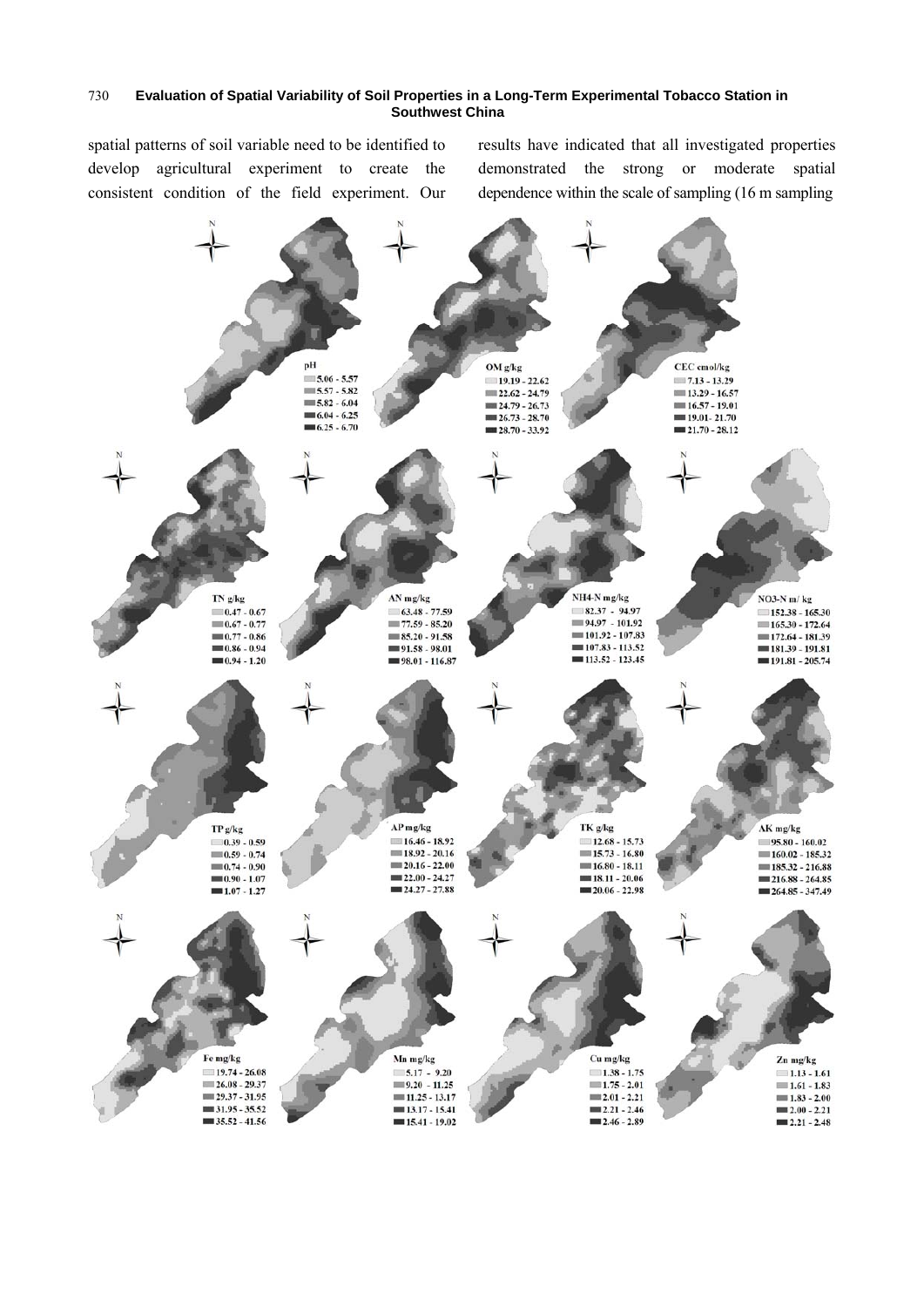

Fig. 2 Smoothed contour maps produced by Kriging for pH, OM, CEC, TN, AN, NH<sub>4</sub>-N, NO<sub>3</sub>-N, TP, AP, TK, AK, Fe, Cu, **Mn, Zn, Ca, Mg, S, Cl, sand, silt and clay.** 

interval). If the soil indicators of pH, CEC, TP, AP, Zn, Mg and S showed the strong spatial dependence, then it means that internal factors (e.g., parent material and terrain) determined the spatial dependence of soil variables [41]. Data of pH variables are in accordance with the results of Vieira et al. [47], Liu et al. [48], Vieira and Gonzalez [49] and Jiang et al. [50], which have reported about the moderate spatial dependence for pH. Other studies [51] have found the slight spatial dependence for pH. Regarding to CEC, the slight, moderate and strong spatial dependence have been reported by Jung et al. [52], Alvares et al. [16] and Jiang et al. [24]. These researches have demonstrated that the spatial dependence level of identical soil variables can depend on the specific studied soil.

The spatial variability of TP and AP were mainly determined by internal factors. The clearly patchy distribution of TP and AP indicated that the development of the strategy of field experiments with P fertilizer is feasible in this area. Armindo et al. [53] have reported the similar spatial dependence for Zn and S in the soil, whereas the content of Mg showed the moderate spatial dependence. The geo-statistical analysis suggested that most soil variables showed the moderate spatial dependence in this study area, with the nugget/sill ratios ranging from 25% to 71%, because of random factors, as well as internal factors, which determine the spatial dependence of soil properties in general.

Nitrogen is the most important element for yield and quality of tobacco. The spatial distribution of soil nitrogen was influenced by the long-term application of chemical fertilizers and manure. Internal and external factors in conjunction determine the variability of OM, TN, AN,  $NH_4-N$  and  $NO_3-N$  in soil. Wei et al. [54] have found the similar spatial dependence for OM and NH4-N. Our results differ from conclusions reported by López-Granados et al. [55], which showed that  $NH_4-N$  and  $NO_3-N$  in soil have no spatial dependence (pure nugget effect) and are mainly controlled by random factors.

Potassium fertilizers play an important role in the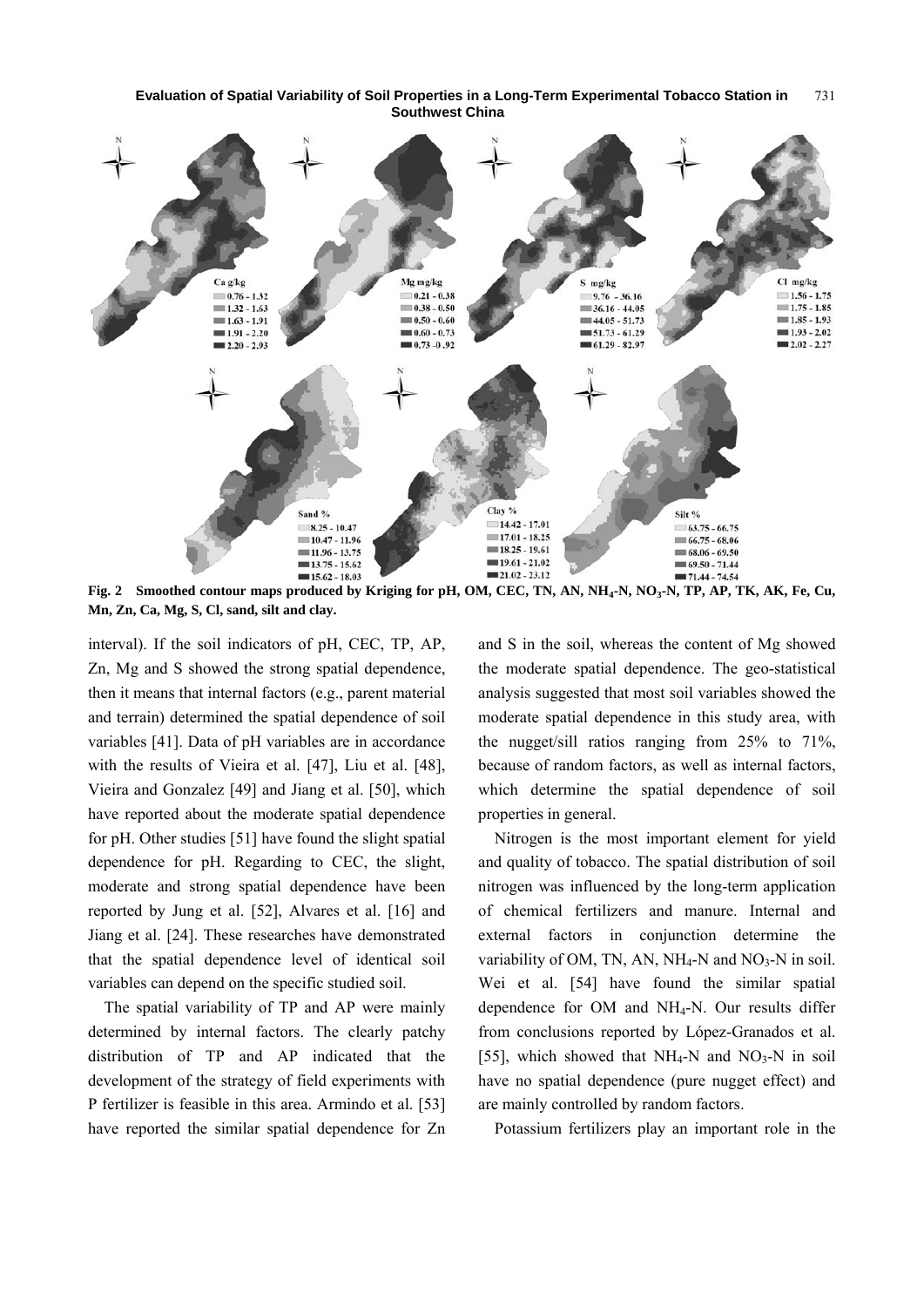quality of tobacco [56]. The presented results have demonstrated that the TK and AK have the moderate spatial correlation, with nugget-sill ratios of 27% and 28%, respectively, because of the application of fertilizers on tobacco fields by farmers, especially in family-maintained small-scale operations. Mondo et al. [9], Brodský et al. [57] and Zhao et al. [58] have found out the similar spatial dependence for the content of K. Our results had differed from the findings reported by Ayoubi et al. [59]. They demonstrated that the content of K was mainly affected by internal factors.

The Fe, Mn, Cu, Ca and Cl are necessary micronutrients for tobacco growth. They are often applied on tobacco plantation in different doses. Therefore their spatial variability was determined by intrinsic and extrinsic factors simultaneously. The similar regularity has been reported by Wang et al. [60] for Fe and Mn.

The spatial variability of the soil granulometric composition is inherent in nature due to geologic and pedologic soil forming factors. Consequently, the spatial variability of soil granulometric composition was affected by internal factors. But soil sand, silt and clay had demonstrated the moderate spatial correlation, with nugget-sill ratios of 47%, 50%, 45.34% and 71%, respectively (Table 3) in the present research. The most probable reason could be the fact that the tillage and other management practices interact between themselves in spatial and temporal scales. Other researchers have concluded that sand [50], silt [48] and clay [61] were affected by both internal and external factors, suggesting that this phenomenon may be related to cultivation and soil tillage application.

A smaller range indicates that observed values of the soil variable are influenced by other values of this variable over lesser distances than soil variables which have larger ranges [62]. The range for TN, TK and Cl were 52.50 m, 54.00 m and 51.30 m, respectively, that were smaller than the others. This indicates that TN, TK and Cl values influenced neighboring values of

TN, TK and Cl over lesser distances than other soil variable, e.g., TP, which had a range of more than 500 m. The smaller range suggests that smaller sampling intervals are needed for TN, TK and Cl.

The presented results suggested that the spatial variability of soil variables in selecting sites for the field experiment is mandatory to obtain coincident soil conditions and avoid the test errors from the inconsistent soil properties. These results can be used to facilitate the procedure of the preparation for field experiment in the tobacco experiment station. The spatial distribution maps of P, K, Cu, Fe, Mn and Zn can be used to design the experimental treatment and increase the reliability of test results.

### **5. Conclusions**

Thus, descriptive statistics indicated the sizeable spatial variability for all soil variables. Further understanding of the spatial structures of soil variables can be helpful for revealing their spatial distribution and achieving the reasonable arrangement for experimental treatments. The geo-statistical analysis of soil variables suggested that the value nugget-sill ratio ranges from 8.97% (TP) to 49.98% (OM, AN, and  $NH_4-N$ , except for clay  $(71.04\%)$ , indicating that internal factors were dominant over external factors. Soil pH, CEC, TP, AP, Zn, Mg and S had the strong spatial dependence with a nugget-ill ratio of  $\leq$  25%, primarily induced by structural factors, and the spatial variability of all other variables were mainly determined by internal and external factors. The spatial correlation distances of all variables varied from  $51.30$  m (Cl) to  $594.90$  m (TP), indicating that the sampling design is reasonable. The Kriging-interpolated maps of soil variables can be used to delineate homogenous zones for arrangement experimental treatments, which could avoid test errors derived from different soil conditions in the tobacco experiment station.

### **References**

[1] Moral, F. J., Terrón, J. M., and Silva, J. R. M. 2010.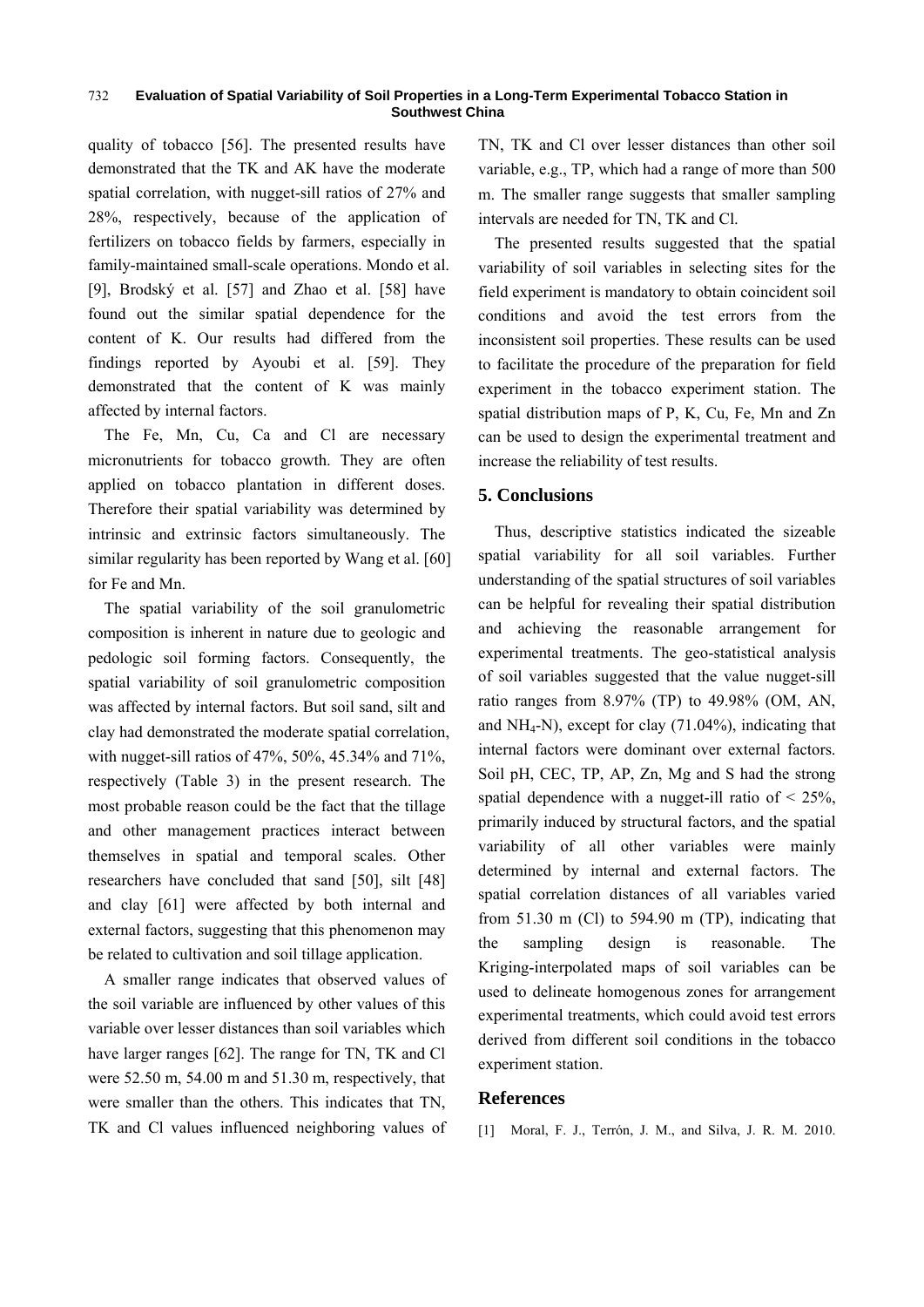"Delineation of Management Zones Using Mobile Measurements of Soil Apparent Electrical Conductivity and Multivariate Geostatistical Techniques." *Soil Till. Res*. 106: 335-43.

- [2] Ferguson, R. B., Hergert, G. W., Schepers, J. S., Gotway, C. A., Cahoon, J. E., and Peterson, T. A. 2002. "Site-Specific Nitrogen Management of Irrigated Maize: Yield and Soil Residual Nitrate Effects." *Soil Sci. Soc. Am. J*. 66: 544-53.
- [3] Ndiaye, J. P., and Yost, R. S. 1989. "Influence of Fertilizer Application Non-uniformity on Crop Response." *Soil Sci. Soc. Am. J*. 53: 1872-8.
- [4] Jiang, H. L., Liu, G. S., Wang, R., Liu, S. D., Han, J. F., Yang, Y. F., Ye, X. F., Zhang, Q. J., Wang, X. J., Wang, Z. H., and Hu, H. C. 2011. "Delineating Site-Specific Quality-Based Management Zones for a Tobacco Field." *Soil Sci*. 176 (4): 206-12.
- [5] Ortega, R. A., and Santibáñez, O. A. 2007. "Determination of Management Zones in Corn (*Zea mays* L.) Based on Soil Fertility." *Comput. Electron. Agric*. 58: 49-59.
- [6] Camargo, L. A., Júnior, J. M., and Pereira, G. T. 2010. "Spatial Vaiability of Physical Attributes of an Alfisol under Different Hillslope Curvatures." *R. Bras. Ci. Solo* 34: 617-30.
- [7] Grego, C. R., Vieira, S. R., and Xavier, M. A. 2010. "Spatial Variability of Some Biometricattributes of Sugarcane Plants (Variety IACSP93-3046) and Its Relation to Physical and Chemical Soil Attributes." *Bragantia* 69: 107-19.
- [8] Leão, M. G. A. D., Júnior, J. M., and Souza, Z. M. D. 2011. "Terrain Forms and Spatial Variability of Soil Properties in an Area Cultivated with Citurs." *Eng. Agríc*. 31 (4): 643-51.
- [9] Mondo, V. H. V., Junior, F. G. G., and Pinto, T. L. F. 2012. "Spatial Variability of Soil Fertility and Its Relationship with Seed Physiological Potential in a Soybean Production Area." *Revista Brasileira de Sementes* 34 (2): 193-201.
- [10] Goovaerts, P. 2000. "Estimation or Simulation of Soil Properties? An Optimization Problem with Conflicting Criteria." *Geoderma* 97: 165-86.
- [11] Burgees, T. M., and Webster, R. 1980. "Optimal Interpolation and Isarithmic Mapping of Soil Properties I: The Semivariogram and Punctual Kriging." *J. Soil Sci*. 31: 315-31.
- [12] Goovaerts, P. 1998. "Geostatistical Tools for Characterizing the Spatial Variability of Microbiological and Physicochemical Soil Properties." *Biol. Fertil. Soils* 27: 315-34.
- [13] Mueller, T. G., and Pierce, F. J. 2003. "Soil Carbon Maps: Enhancing Spatial Estimates with Simple Terrain

Attribues at Multiple Scales." *Soil Sci. Soc. Am. J*. 67: 258-67.

- [14] Sokouti, R., and Mahdian, M. H. 2011. "Spatial Variability of Macronutrient for Soil Fertilization Management: A Case Study on Urmia Plain." *Soil Sci*. 6  $(1)$ : 49-59.
- [15] Shi, J. C., Xu, J. M., and Huang, P. M. 2008. "Spatial Variability and Evaluation of Status of Micronutrients in Selected Soils around Taihu Lake, China." *J. Soils Sediments* 8: 415-23.
- [16] Alvares, C. A., Gonçalves, J. L. M., Vieira, S. R., Da Silva, C. R., and Franciscatte, W. 2011. "Spatial Variability of Physical and Chemical Attributes of Some Forest Soils in Southeastern of Brazil." *Sci. Agric*. 68 (6): 697-705.
- [17] Pandey, V., and Pandey, P. K. 2010. "Spatial and Temporal Variability of Soil Moisture." *International Journal of Geoscience*s 1: 87-98.
- [18] Dinardo-Miranda, L. L., and Fracasso, J. V. 2010. "Spatial and Temporal Variability of Plant-Parasitic Nematodes Population in Sugarcane." *Bragantia* 69: 39-52.
- [19] Thornburg, J., Charles, E., Rodes, C. E., Lawless, P. A., and Williams, R. 2009. "Spatial and Temporal Variability of Outdoor Coarse Particulate Matter Mass Concentrations Measured with a New Coarse Particle Sampler during the Detroit Exposure and Aerosol Research Study." *Atmospheric Environment* 43: 4251-8.
- [20] Liu, G. S., Jiang, H. L., Liu, S. D., Wang, X. Z., Yang, X. M., Hu, H. C., Liu, Q. H., Xie, D. P., Gu, J. G., and Li, Y. T. 2010. "Comparison of Kriging Interpolation Precision with Different Soil Sampling Intervals for Precision Agriculture." *Soil Sci*. 175: 405-15.
- [21] Wang, X. Z., Liu, G. S., Hu, H. C., Wang, Z. H., Liu, Q. H., Hao, W. H., and Li, Y. T. 2009. "Determination of Management Zones for a Tobacco Field Based on Soil Fertility." *Comput. Electron. Agric*. 65: 168-75.
- [22] Jiang, H. L., Liu, G. S., Liu, S. D., Wang, R., Yang, Y. F., and Hu, H. C. 2012. "A Delineation of Site-Specific Management Zones Based on Soil Properties for a Hillside Field in Central China." *Archives of Agronomy and Soil Science* 58 (10): 1075-90.
- [23] Pariz, C. M., Carvalho, M. P., Chioderoli, C. A., Nakayama, F. T., Andreotti, M., and Montanari, R. 2011. "Spatial Variability of Forage Yield and Soil Physical Attributes of a *Brachiaria decumbens* Pasture in the Brazilian Cerrado." *R. Bras. Zootec*. 40 (10): 2111-20.
- [24] Jiang, H. L., Liu, G. S., Wang, R., Shi, H. Z., and Hu, H. C. 2012. "Spatial Variability of Soil Total Nutrients in a Tobacco Plantation Field in Central China." *Communications in Soil Science and Plant Analysis* 43: 1883-96.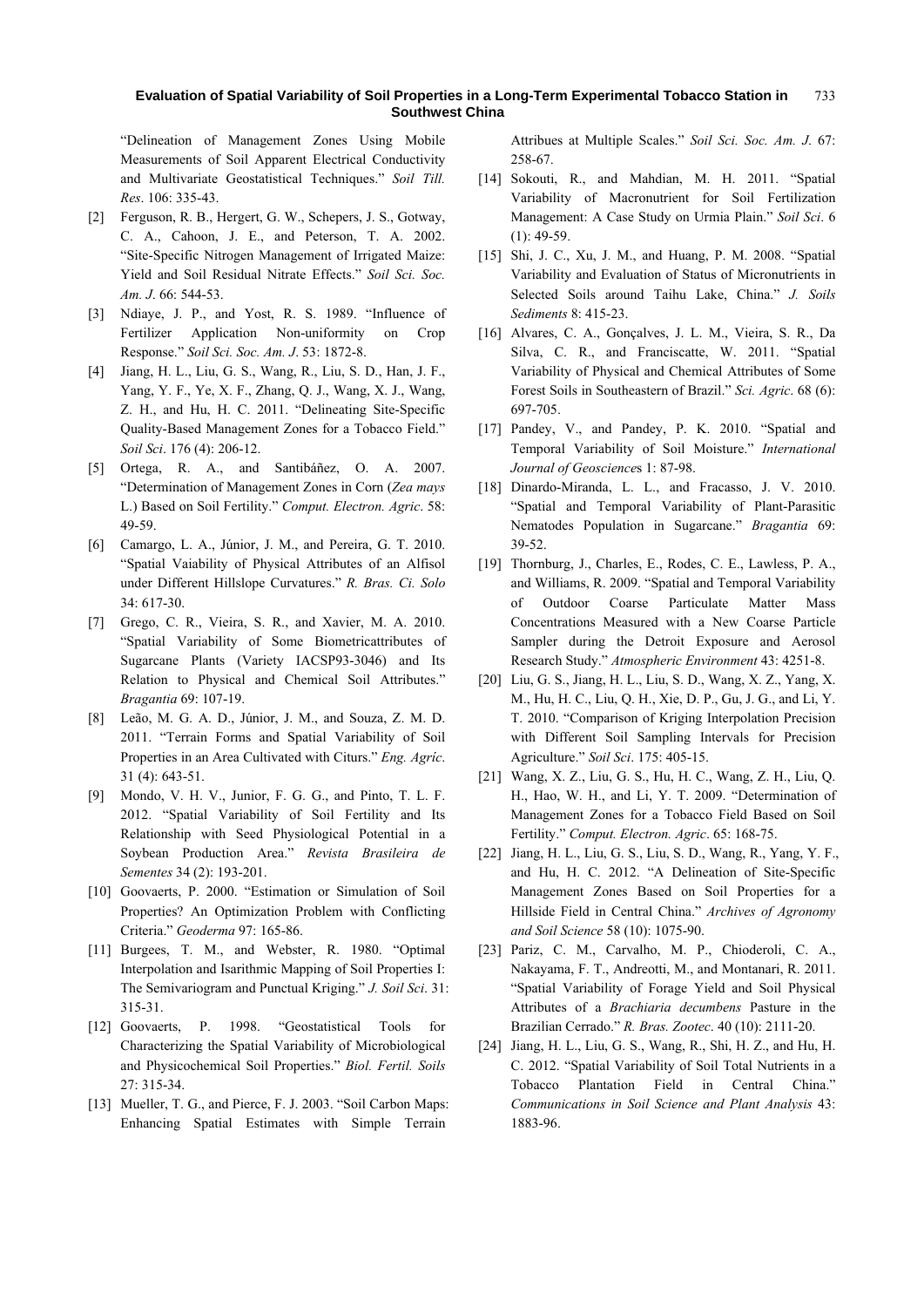- [25] Miller, D. W., and Miller, D. M. 1987. "A Micro-Pipette Method for Soil Mechanical Analysis." *Commun. Soil. Sci. Plant Anal*. 18: 1-15.
- [26] Nelson, D. W., and Sommers, L. E. 1982. "Total Carbon, Organic Carbon and Organic Matter." In *Methods of Soil Analysis.* Madison: WI, 539-57.
- [27] Bremner, J. M., and Mulvaney, C. S. 1984. "Total Nitrogen." In *Methods of Soil Analysis.* Madison: WI, 595-624.
- [28] Bao, S. D. 2005. *Agricultural and Chemistry Analysis of Soil.* Beijing: Agriculture Press. (in Chinese)
- [29] Pararmasivam, S., and Alva, A. K. 2002. "Fate of Nitrate and Bromide in an Unsaturated Zone of a Sandy Soil under Citrus Production." *Journal of Environmental Quality* 31: 671-81.
- [30] Lu, R. K. 1999. *Chemical Analysis of Agricultural Soil.*  Beijing: China Agricultural Science and Technology Press, 34-56. (in Chinese)
- [31] Olsen, S. R., Cole, C. V., Watanabe, F. S., and Dean, L. A. 1954. "Estimation of Available Phosphorus." In *Soils by Extraction with Sodium Bicarbonate.* Washington, D. C.: USDA Circ., 939.
- [32] Richards, L. A. 1954. *Diagnosis and Improvement of Saline and Alkaline Soil.* Washington, D. C.: US. Govt. Print Office, 60.
- [33] Chapman, H. D. 1965. "Cation Exchange Capacity." In *Methods of Soil Analysis.* Madison: American Institute Agronomy, 891-901.
- [34] Lindsay, W. L., and Norvell, W. A. 1978. "Development of a DTPA Soil Test for Zinc, Iron, Manganese and Copper." *Soil Sci. Am. J*. 42: 421-8.
- [35] Robertson, G. P. 1998. GS+ Geostatistic for Environmental Science User Manual, Gamma Design Software. Version 3.1, Plainwell, MI.
- [36] Goovaerts, P. 1999. "Geostatistics in Soil Science: State-of-the-Art and Perspectives." *Geoderma* 89: 1-45.
- [37] Journel, A. G., and Huijbregts, C. J. 1978. *Mining Geostatistics.* London: Academic Press.
- [38] Vieira, S. R., Hatfield, J. L., Nielsen, D. R., and Biggar, J. W. 1983. "Geostatistical Theory and Application to Variability of Some Agronomical Properties." *Hilgardia* 51: 1-75.
- [39] Kravchenko, A. N. 2003. "Influence of Spatial Structure on Accuracy of Interpolation Methods." *Soil Sci. Soc. Am. J*. 67: 1564-71.
- [40] Isaaks, E. H., and Srivastava, R. M. 1989. *An Introduction to Applied Geostatistics.* New York: Oxford University Press, 561.
- [41] Cambardella, C. A., Moorman, T. B., and Novak, J. M. 1994. "Field-Scale Variability of Soil Properties in Central Iowa Soils." *Soil Sci. Soc. Am. J*. 58: 1501-11.
- [42] Warrick, A. W. 1998. "Spatial Variability." In

*Environmental Soil Physics,* edited by Hillel, D. San Diego: Academic Press, 655-75.

- [43] Webster, R., and Oliver, M. A. 2001. *Geostatistics for Environmental Scientists.* Chichester, England: John Wiley, 271.
- [44] Trangmar, B. B., Yost, R. S., and Uehara, G. 1985. "Application of Geo-statistics to Spatial Studies of Soil Properties." *Advances in Agronomy* 38: 45-93.
- [45] National Soil Survey Office. 1993. *Soil Series of China.* Beijing: China Agricultural Press.
- [46] Facchinelli, A., Sacchi, E., Mallen, L. 2001. "Multivariate Statistical and GIS-Based Approach to Identify Heavy Metal Sources in Soil." *Environmental Pollution* 114 (3): 313-24.
- [47] Vieira, S. R., Filho, O. G., and Chiba, M. K. 2009. "Spatial Variability of Soil Chemical Properties after Coffee Tree Removal." *R. Bras. Ci. Solo* 33: 1507-14.
- [48] Liu, G. S., Wang, X. Z., Zhang, Z. Y., and Zhang, C. H. 2008. "Spatial Variability of Soil Properties in a Tobacco Field of Central China." *Soil Sci*. 173: 659-67.
- [49] Vieira, S. R., and Gonzalez, A. P. 2003. "Analysis of the Spatial Variability of Crop Yield and Soil Properties in Small Agricultural Plots." *Bragantia* 62 (1): 127-38.
- [50] Liu, G. S., Jiang, H. L., Wang, X. Z., Song, W. F., Zhang, R. N., Zhang, C. H., Hu, H. C., and Li, Y. T. 2010. "Spatial Variability of Soil Properties in a Long-Term Tobacco Plantation in Central China." *Soil Sci*. 175: 137-44.
- [51] Parfitt, J. M., Timm, L. C., Pauletto, E. A., de Sousa, R. O., Castilhos, D. D., de Avila, C. L., and Reckziegel, N. L. 2009. "Spatial Variability of the Chemical Physical and Biological Properties in Lowland Cultivated with Irrigated Rice." *R. Bras. Ci. Solo* 33: 819-30.
- [52] Jung, W. K., Kitchen, N. R., Sudduth, K. A., and Anderson, S. H. 2006. "Spatial Characteristics of Claypan Soil Properties in an Agricultural Field." *Soil Sci. Soc. Am. J*. 70: 1387-97.
- [53] Armindo, R. A., Coelho, R. D., Teixeira, M. B., and Juior, P. J. R. 2012. "Spatial Variability of Leaf Nutrient Contents in a Drip Irrigated Citrus Orchard." *Eng. Agríc*. 32 (3): 479-89.
- [54] Wei, Y. C., Bai, Y. L., Jin, J. Y., Zhang, F., and Liu, X. Q. 2009. "Spatial Variability of Soil Chemical Properties in the Reclaiming Marine Foreland to Yellow Sea of China." *Agricultural Sciences in China* 8 (9): 1103-11.
- [55] López-Granados, F., Jurado-Expósito, M., Atenciano, S., Garcia-Ferrer, A., Orden, M. S., and Garcia-Torres, L. 2002. "Spatial Variability of Agricultural Soil Parameters in Southern Spain." *Plant and Soil* 246: 97-105.
- [56] Liu, G. S. 2003. *Tobacco Cultivation.* Beijing: China Agricultural Press. (in Chinese)
- [57] Brodský, L., Vaněk, V., Borůvka, L., and Száková, J. 2004. "Consistency of Spatial Dependence of Soil